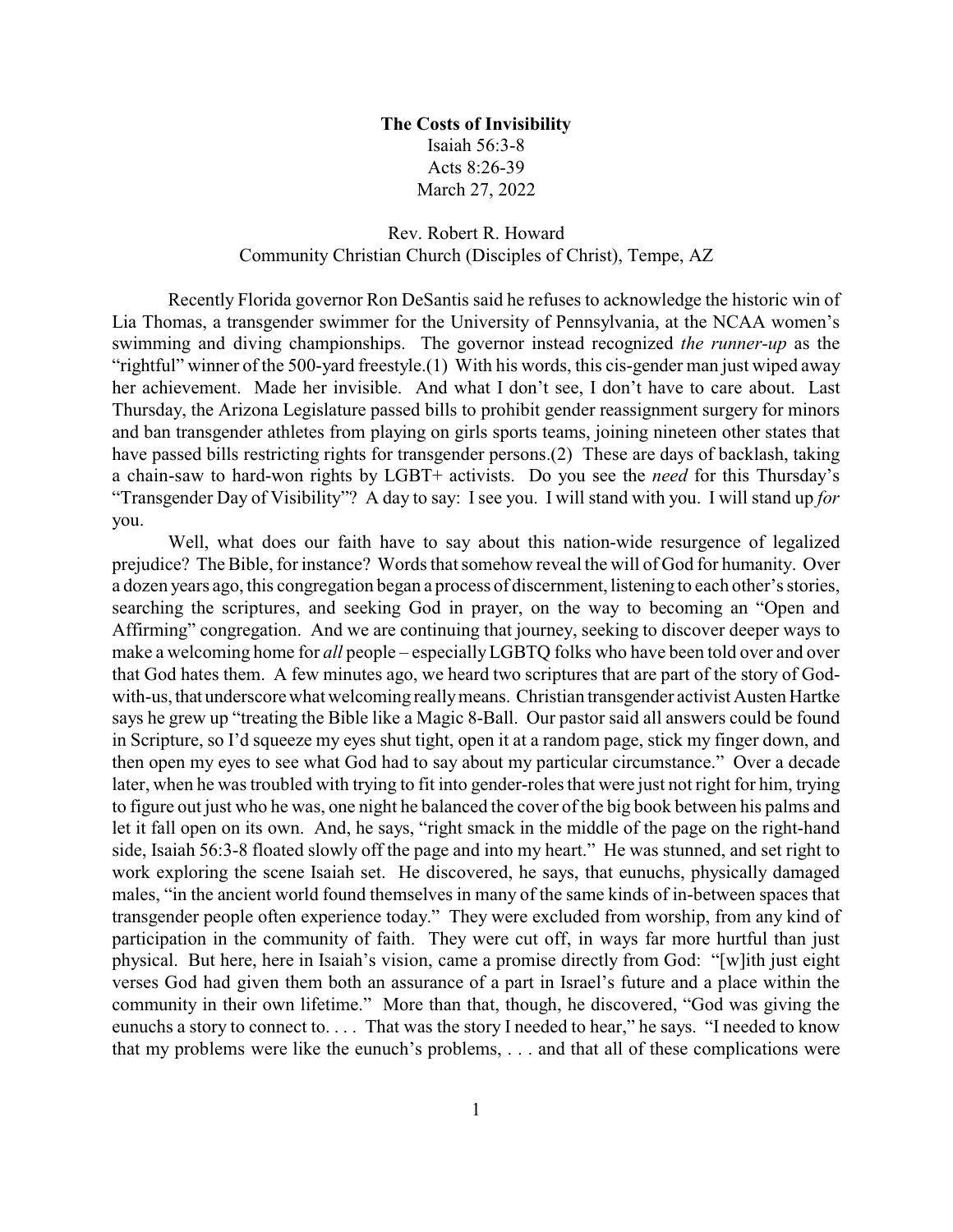overcome by God's great love. . . . [T]hrough Isaiah God gave me a sense of belonging that I couldn't shake."(3)

And then Hartke came across the second scripture we heard today, from the Acts of the Apostles. Another eunuch, but this one from Ethiopia, a people of color. Although the eunuch sought to worship the God of Israel, he was not Jewish, not a full convert, and, yes, he was also a eunuch, unable to worship with the people. He, too, was excluded, for a host of reasons. An official of the queen of Ethiopia, traveling in an expensive government chariot – he was still an outsider, shoved away. And yet, there he was, nevertheless, reading from Israel's holy book. Smart enough to be able to read, and in a language foreign to him. And suddenly, in the middle of nowhere, he finds a man running alongside the chariot. "Whatcha reading?" What? Who are you? "Isaiah," he says. "Do you know what it's saying?" "How can I, unless someone helps me?" So Philip hops on and begins to explain the scripture. And the eunuch found himself wondering if this suffering Servant Isaiah was describing might have experienced something like his own life. Excluded, made to suffer, and denied justice. He saw himself in the Suffering Servant. And, Hartke adds, maybe transgender people might see themselves in that Ethiopian eunuch. "Trans people experience humiliation when we're . . . kicked out of our homes," he says, "when we're accused of being dangerous to children and cisgender women. . . . We are denied justice when we're fired from our jobs because of our gender identity, when laws are made to keep us out of public bathroom facilities. . . ." And, like sheep led to slaughter, "the lives of Black transgender women and other trans people of color are violently taken from this earth."(4) But, again, God's will is for inclusion. In fact, the story of Jesus as explained by Philip prompts this eunuch to ask, "what's to keep me from being baptized right now, right over there in that water that just appeared?" And Philip scratches his head and says, "Not a thing." So the deed is done, and one who had formerly been shoved outside is brought inside. Hartke suggests that there were *two* conversions that day. The first was the eunuch who got baptized. But, under the guidance of God's Holy Spirit, it was Philip who had to "change his metric for who's in and who's out."(5) The entire book of Acts is a testimony of God's Holy Spirit pushing the community of faith to the ends of the earth – and breaking down barriers to bring *everybody* in.

What's the common thread here? Simple: the struggle for a home. For legal equality and social acceptance. And grounded on the solid rock of God's radical welcome of *anybody* made in God's image. So each of these stories, God's promise to eunuchs in Isaiah, the Ethiopian eunuch's inclusion and Philip's conversion – each of them is about *finding a home.* And what else, I ask you, is the community of faith, but a home in which each beloved child of God can *thrive?* Where they can be who God made them to be? But that does not happen by accident. We *decide* to welcome folks. So that means adding pronouns to our name-tags. More than one LGBT+ person has told me that those little letters mean so much. The pronouns signal: "We get it. We stand with you. And we will honor your own pronouns." Also, we will honor your gender identity by calling you the name you are *now.* We will not use your former name. But even more, we will guard you by following your lead, by *not* outing you before you are ready. We will love you, *as you are,* and follow your lead. But just creating a safe harbor in a hostile world is not enough. It is time to use all our resources to *push* for change in society. Like emailing our governor, "Do not sign these cruel bills!" In these days when trans persons are seeing prejudices toppling hard-won rights, it is time to speak up. In the words of Sam Garman, used with his permission, "The things our community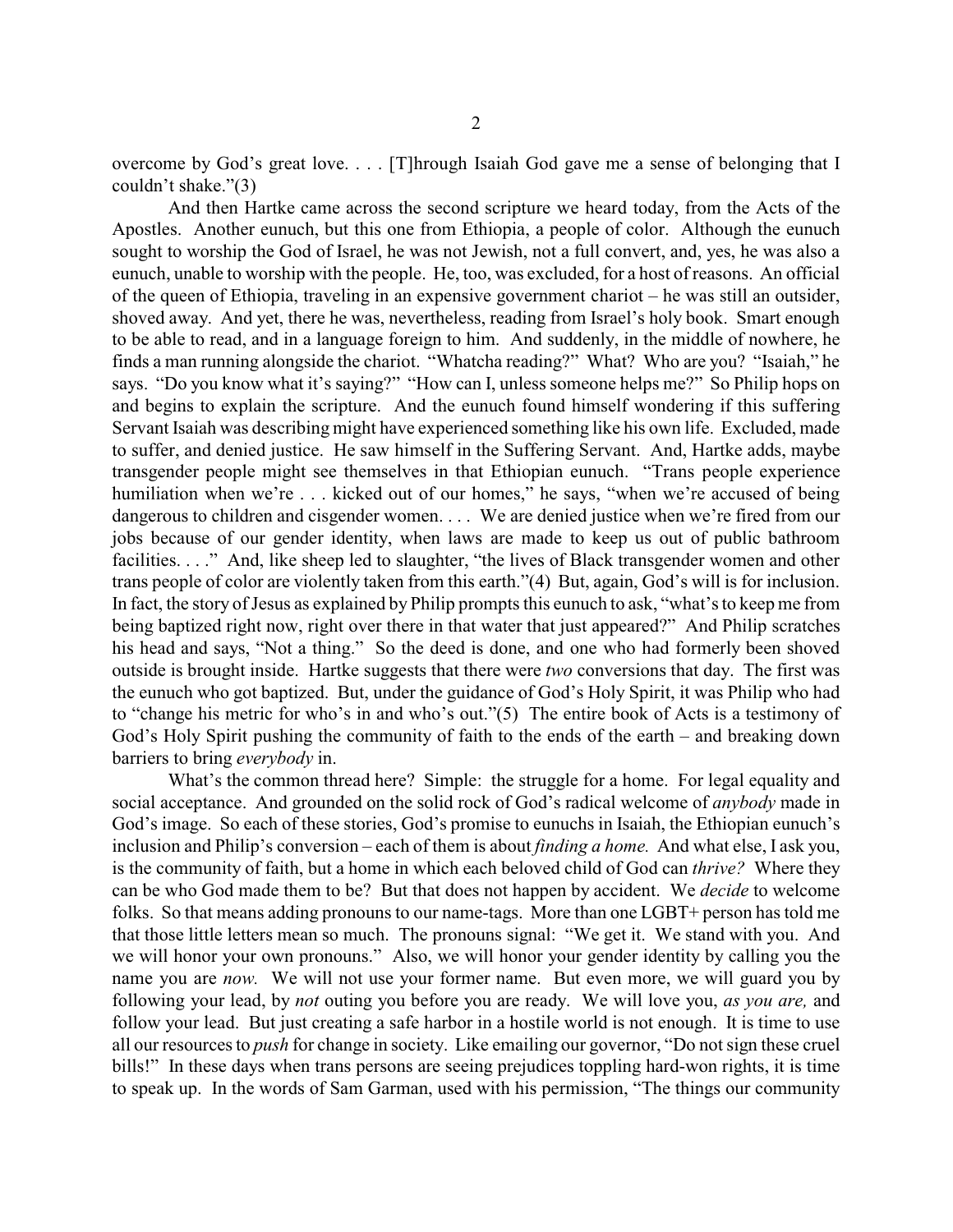still needs to have anything resembling equal rights is a constitutional amendment making plain that no person can be discriminated against because of their sexual orientation or gender identity. With that we could work without fear of being fired for being LGBTQ, seek housing without fear of discrimination, be paid equal wages and so much more."(6) And we do so not because we are "nice," or even because they "deserve" it. But for those we love in our larger families. Those we love in this congregation. Those we know at work — and especially those we *don't*. And for those who are this very minute struggling to become *who they really are,* rather than the gender identity assigned by some doctor. We will *join* their struggle to create a safe home, a just society for our beloved whom we know, and *all* LGBTQ folks, because it is the *will of God* for all humans, welcoming each other as beloved members of God's New Humanity. To create a welcoming home.

Friends, I won't kid you. It is a struggle. And it won't be over soon. But, because trans people are targeted for violence, standing with them — because "they" belong to "us"! — is so important! We see you! In God's design, we are better together. Stronger. More splendid. So we will struggle for justice in the wider society, for the time when each person is legally accorded their God-given dignity as a human being. We see you! You are beautiful just the way God made you. You are *beloved* the way God made you. And *with* you, we will struggle for justice.(7) Amen.

## **Notes**

(1) "DeSantis rejects transgender swimmer Lia Thomas's NCAA victory," by Brooke Migdon, *Changing America,* 3/22/22; accessed online on 3/26/22 at

https://thehill.com/changing-america/respect/599262-desantis-rejects-lia-thomas-ncaa-victory (2) "Arizona Legislature passes 2 bills to curb transgender rights," National Public Radio;

accessed online on 3/24/22 at

https://www.npr.org/2022/03/24/1088624777/arizona-legislature-passes-2-bills-to-curb-transgen der-rights

(3) Austen Hartke, *Transforming: The Bible and the Lives of Transgender Christians* (Louisville: Westminster John Knox Press, 2018), 89, 94, 97, 98, 99.

(4) Ibid., 114-15, 123-24.

(5) Ibid., 127.

(6) Email from Sam Garman, 6/13/19.

(7) A few websites useful for those who would be allies:

8 Ways to Be an Ally for the Trans Community https://www.pride.com/trans/2020/11/17/8-ways-be-ally-trans-community

Guide to Being a Trans Ally, *Straight for Equality* https://straightforequality.org/sites/default/files/Guide%20to%20Being%20a%20Trans%20Ally. pdf

Tips for Allies of Transgender People https://www.glaad.org/transgender/allies